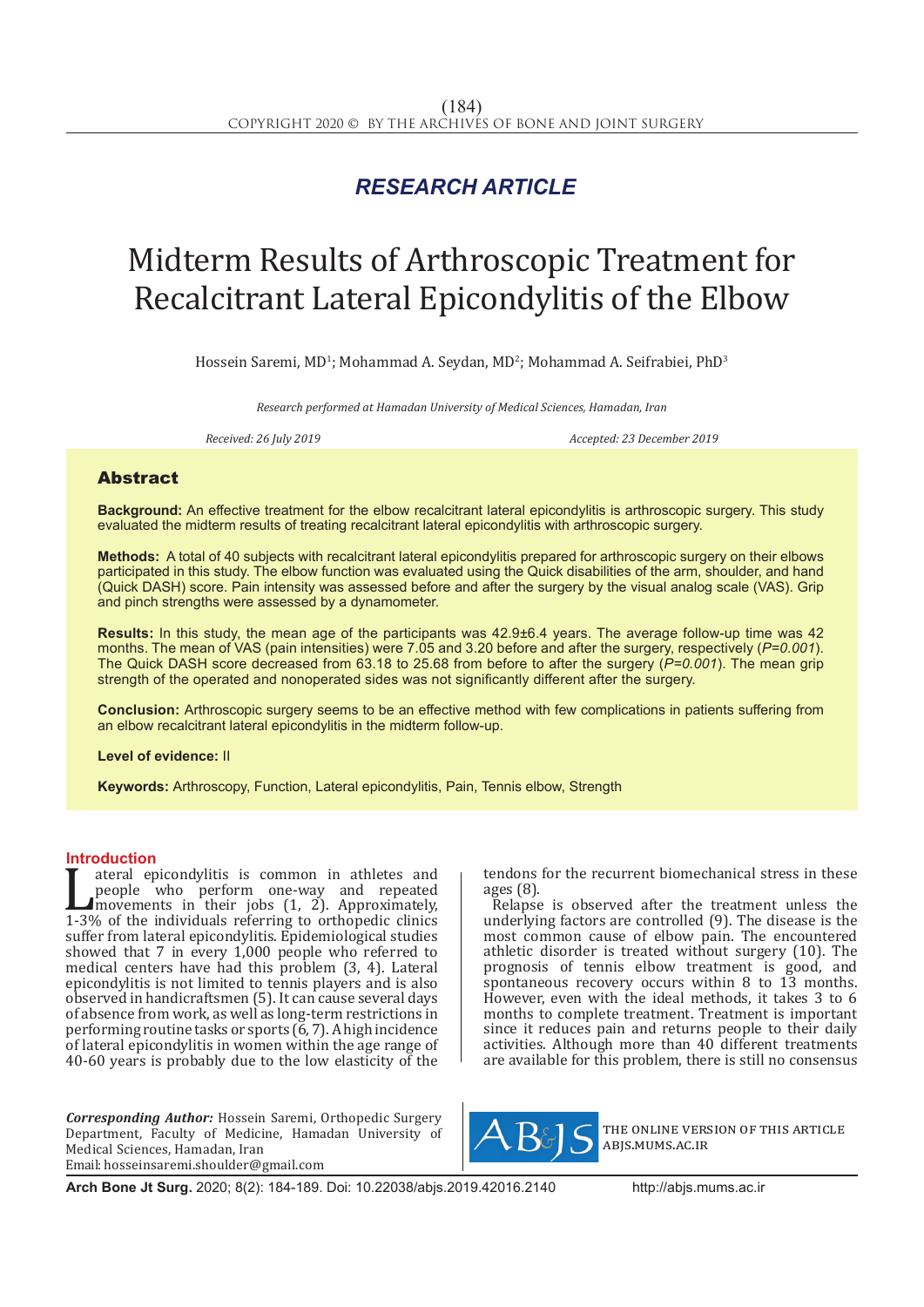THE ARCHIVES OF BONE AND JOINT SURGERY. ABJS.MUMS.AC.IR ARTHROSCOPIC TREATMENT FOR LATERAL EPICONDYLITIS VOLUME 8. NUMBER 2. MARCH 2020

on the best possible treatment (11).

Most cases of lateral epicondylitis respond to nonsurgical treatments, including the use of analgesics, orthoses or straps, physiotherapy, corticosteroid injections, shock wave therapy, platelet-rich plasma, and low-dose thermal erosion devices (12, 13). Although most patients with lateral epicondylitis respond to conservative treatment, there is little evidence of its positive effects (12-14). On the other hand, 5-10% of these patients with chronic symptoms eventually require surgical intervention (15, 16). In some studies, the frequency of patients in need of surgical intervention in referral centers has been up to 25% (17).

Surgical procedures can be used when conservative treatments fail. Recent developments in the arthroscopic treatment of these lesions have allowed arthroscopic methods to provide better results (15). Open surgery has been reported with significant results in many studies; however, to the best of our knowledge, no study has shown satisfactory findings for open surgery of lateral epicondylitis up to now. Therefore, orthopedic surgeons are reluctant to perform open surgery for the treatment of recalcitrant lateral epicondylitis. In addition, there is no published study on the results of open surgery for tennis elbow in Iran. Consequently, the current study evaluated the midterm results of treating recalcitrant lateral epicondylitis with arthroscopic surgery.

#### **Materials and Methods**

This cohort study was carried out within May 2012 to February 2017 in Hamedan, Iran. The study population consisted of all patients who had not responded to nonsurgical treatments after at least 6 months, and they were supposed to undergo arthroscopic surgery. A total of 42 subjects were enrolled in the present study. Two cases were excluded during the follow-up. All participants signed informed consent before entering the study.

The inclusion criteria were being older than 18 years and not responding to nonsurgical treatments for 6 months (including lifestyle modification, use of tennis elbow strap, administration of nonsteroidal antiinflammatory drugs, and at least one corticosteroid injection). The exclusion criteria were a history of trauma or compression neuropathy (including cervical radiculopathy), previous surgery on the affected elbow, and no attendance at follow-up after the surgery. All demographic data of the patients were recorded before the surgery. The visual analog scale (VAS), quick disabilities of the arm, shoulder, and hand (Quick DASH) score, and grip and pinch strengths were recorded before and after the operation.

#### *Surgery technique*

The researchers entered the scope via the anteromedial portal under general anesthesia in the lateral decubitus position. Then, the anterolateral portal was established as outside in technique. The lateral capsule and pathological discolored tissues of the extensor carpi radialis brevis (ECRB) origin were shaved. The annular ligament was not removed; however, it was trimmed if it seemed to impinge during elbow motion. The posterior interosseous nerve and ulnar lateral collateral ligament were preserved during the surgery [Figure 1].

Postsurgery care consisted of 24-hour immobilization in a sling followed by the elbow active-assisted range of motion. The participants started physiotherapy in the second week after the surgery if needed. The subjects were asked to stop using analgesic drugs and start to work as soon as they were comfortable.

The participants were visited at least five times, including 3 weeks, 3 months, 6 months, 1 year, and 2 years after the surgery. The patients' pain and satisfaction were evaluated using a standard questionnaire. The pain intensity was assessed by the VAS in this study. According to the evidence, it was shown that this method has high validity and reliability (0.94) in the evaluation of pain



**Figure 1. Visual analog scale and DASH score before and after the surgery.**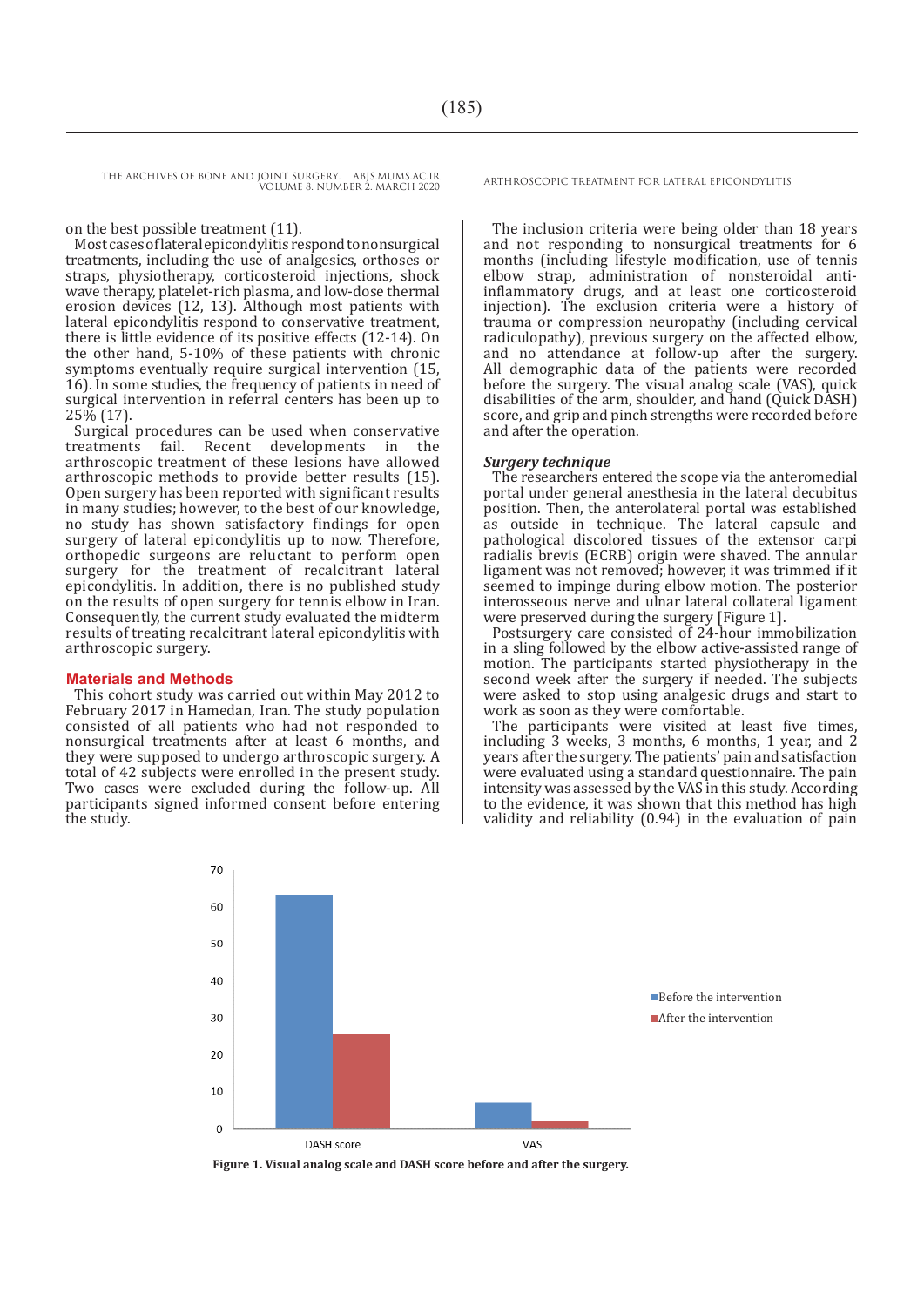THE ARCHIVES OF BONE AND JOINT SURGERY. ABJS.MUMS.AC.IR<br>VOUME 8 NUMBER 3 MARCH 2020 VOLUME 8. NUMBER 2. MARCH 2020

(18). The function of the elbow was evaluated using the Quick DASH score, which has been used in multiple studies (19-21). The final score of Quick DASH is from 0 to 100. A higher score indicates the higher disability of the individual (19).

 The measurements of hand grip and key pinch strength were performed on two sides, namely operated and nonoperated elbows. They were examined before and after the surgery using a manual dynamometer (Jamar, USA). The Jamar hydraulic hand dynamometer was used for the evaluation of hand grip strength. For this assessment, the person sat in a chair without armrest according to the recommendations of the American Society of Hand Therapists so that the elbows were bent 90º. The forearm was in a normal and neutral position, and the hand at 0 to  $30^{\circ}$  of dorsiflexion and 0 to  $15^{\circ}$  of ulnar deviation.

Then, the examiner put the dynamometer in the participant hands. The person levered the device by the whole hand with maximum force, and his score was recorded. To assess the key pinch strength, a special dynamometer was used, in which the person was in the previous position; however, this time she/he used the thumb and index finger instead (22, 23).

#### *Statistical analysis*

Descriptive statistics, Wilcoxon test, independent t-test, and paired t-test were used for data analysis. In this study,

the significance level was 95% ( $α=0.05$ ). All the analyses were performed using SPSS software (version 16).

#### **Results**

The mean age of all participants was 42.9±6.4 years (age range: 29-52 years). There were 12 men and 28 women with the mean age of 42.33±6.40 and 43.21±6.32 years, respectively. In this study, 70% of the participants were women. A total of 32 (80%) subjects were right-handed, and 8 (20%) patients were left-handed. Moreover, 22 (55%) participants were operated on their dominant hand, and 18 (45%) subjects were operated on their nondominant hands. The average time for returning to work was 18 days (range: 14-42 days). The average follow-up time was 42 months. On average, the patients suffered from pain for 10 months before the surgery (range: 6 to 18 months).

The nonparametric Wilcoxon test was used to compare the pain (the VAS) and functional scores (Quick DASH score) before and after the operation because the data distribution was not normal based on the Kolmogorov-Smirnov test (*P≥0.05*). The results of the Wilcoxon test showed that the average of postsurgery limb performance measured by the Quick DASH score reduced from 63.18 to 25.68, indicating a significant improvement in the elbow function [*P=0.001*; Table 1]. The mean of the VAS was 7.05 before the surgery and decreased to 2.3 after the operation, which was significant [*P=0.001*; Figures 2; 3].

| Table 1. Comparison of pain and function in patients before and after intervention |                                       |                                      |              |  |
|------------------------------------------------------------------------------------|---------------------------------------|--------------------------------------|--------------|--|
| Variable                                                                           | Before the surgery<br>$(Mean \pm SD)$ | After the surgery<br>$(Mean \pm SD)$ | P (Wilcoxon) |  |
| Visual analog scale                                                                | $7.05 \pm 1.63$                       | $2.30 \pm 2.86$                      | 0.001        |  |
| Quick DASH score                                                                   | $63.18 \pm 12.03$                     | $25.68 \pm 19.42$                    | 0.001        |  |



**Figure 2. Comparison of the dominant and operated hands' grip and pinch strength.**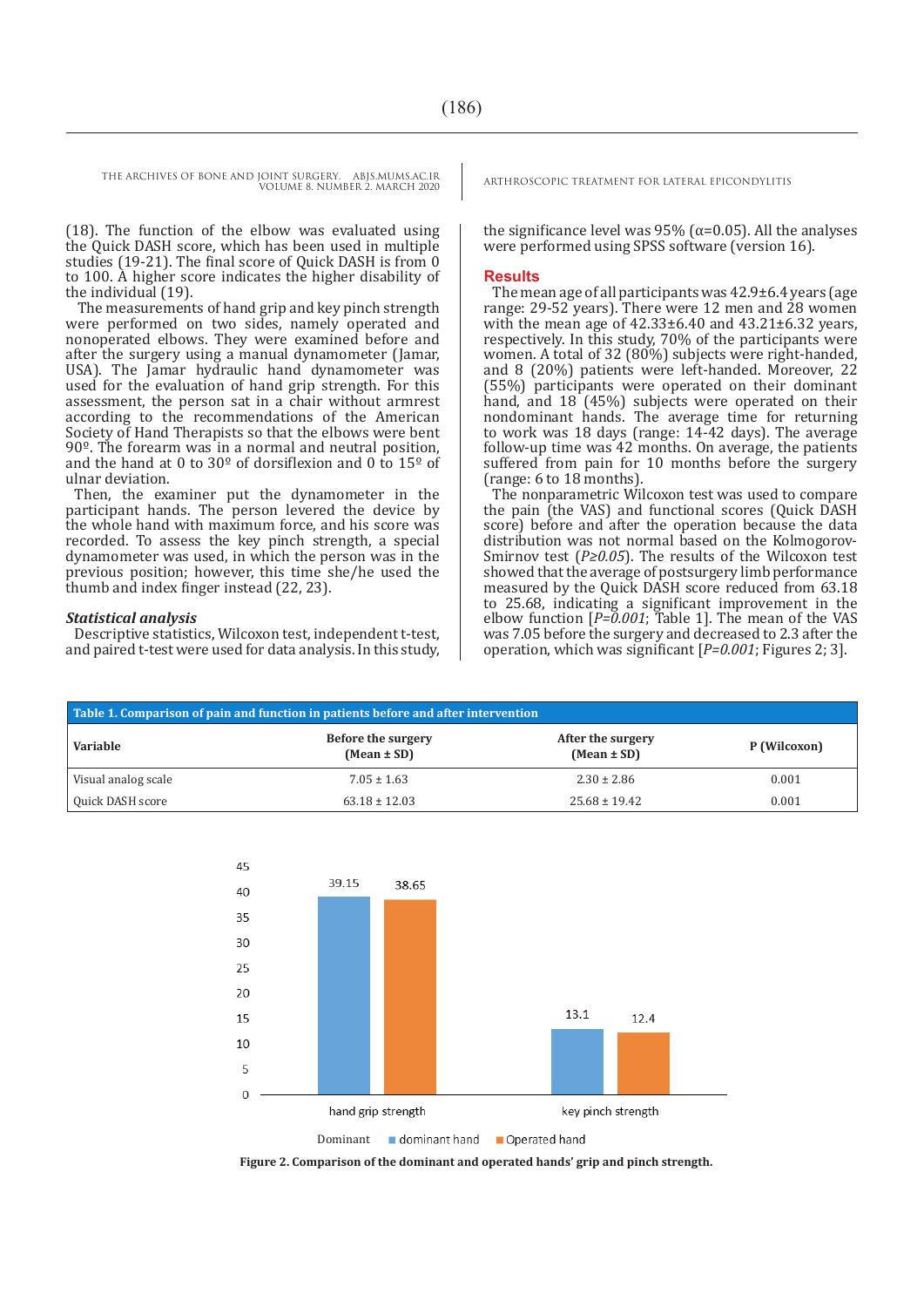THE ARCHIVES OF BONE AND JOINT SURGERY. ABJS.MUMS.AC.IR ARTHROSCOPIC TREATMENT FOR LATERAL EPICONDYLITIS VOLUME 8. NUMBER 2. MARCH 2020

| Table 2. Comparison of grip and pinch strength of dominant and operated hand (pound) |                                  |                                      |             |  |
|--------------------------------------------------------------------------------------|----------------------------------|--------------------------------------|-------------|--|
| Variable                                                                             | Operated hand<br>$(Mean \pm SD)$ | Non-operated hand<br>$(Mean \pm SD)$ | $P(t-test)$ |  |
| hand grip strength                                                                   | $38.65 \pm 19.16$                | $39.15 \pm 18.99$                    | 0.850       |  |
| key pinch strength                                                                   | $12.40 \pm 3.29$                 | $13.10 \pm 3.68$                     | 0.402       |  |

The Quick DASH scores were reported as 63.18±12.03 and 25.68±19.42 before and after the surgery, respectively. T-test was used to compare the means of pinch and grip strengths between the operated and nonoperated sides 3 months after the surgery. The obtained results showed that the means of grip and pinch strengths were not significantly different (*P≥0.05*). The means of grip strength of the operated and nonoperated hands were 38.65±19.16 and 39.15±18.99 pounds, respectively. The means of pinch strength of operated and nonoperated hands were 12.4±3.29 and 13.10±3.68 pounds, respectively [Table 2].

#### **Discussion**

Lateral epicondylitis is a common cause of elbow pain, and its recalcitrant cases are in need of surgery. Surgical procedures can be open, percutaneous or arthroscopic. More than 15 surgical techniques have been suggested for the treatment of lateral epicondylitis. Arthroscopic surgery is a new method for the treatment of this disease (12, 24, 25).

In the current study, the patients were relieved from pain after the surgery based on the results of the VAS. Previous studies have shown that patients undergoing elbow arthroscopic surgery have experienced a significant reduction in pain after the surgery (24, 26). Szabo et al. studied three surgical techniques (i.e., arthroscopy, open surgery, and percutaneous) to investigate their side effects, such as pain, complications, and recurrence (27). The results revealed that they were not significantly different. All three techniques significantly decreased the pain. They concluded that the reduction of pain with arthroscopic surgery can have positive effects on the quality of life (27).

The Quick DASH score significantly decreased in the present study, indicating an improvement in the postsurgery function of the elbow. The results of a study by conducted Wada et al. showed that arthroscopic surgery in tennis elbow syndrome is associated with a reduction in the postoperative Quick DASH score, which is in agreement with the results of the present study (28). A study carried out by Solheim et al. showed that arthroscopy can significantly reduce the Quick DASH score, indicative of the improvement in the performance of patients, which is also in line with the findings of the present study (25). Furthermore, Solheim et al. demonstrated that arthroscopic treatment can be more beneficial than open surgery (24). The improvement could be due to pain reduction after arthroscopy surgery, resulting in a better score in the Quick DASH score questionnaire (24).

Based on the results of the present study, the grip and pinch strengths of the operated and nonoperated sides were not significantly different 3 months after the surgery. Although some studies have shown controversial findings about the effectiveness of arthroscopic and open surgery outcomes for grip and pinch strengths in lateral epicondylitis, other studies have demonstrated that the open method has better results. There were significant differences between arthroscopic and open surgery results in some studies. However, arthroscopic treatment has been reported with fewer complications, leading to a faster return to work and daily activities (29).

Based on the findings of the present study, the mean time of returning to work and normal activities was 18 days. This is an advantage of arthroscopic elbow surgery. Previous studies have also shown that after arthroscopic surgery, the patients can return to work faster, compared to other methods. For example, in studies carried out by Baker et al. and Verhaar et al., it took about two and a half weeks for the patients to get back to work, which is similar to the results of the present study (10, 30).

The results of the current study showed the effectiveness of arthroscopic treatment in the reduction of pain and improvement of elbow function in recalcitrant lateral epicondylitis according to the validated Quick DASH score (31). Normal grip and pinch strength results of the operated side indicated that the release of ECRB muscle origin without doing any repair had no effect on hand strength. Although arthroscopic surgery is a sophisticated technique, compared to open surgery for the surgeons, its benefits and no associated complications can make it a suitable alternative to other surgical procedures for the treatment of lateral elbow epicondylitis. The limitation of the current study was not considering a control group.

Arthroscopic surgery seems to be an effective method with few complications in patients suffering from an elbow recalcitrant lateral epicondylitis in the midterm follow-up. In this study, 70% of the participants were women because only the patients who referred to Besat Hospital of Hamadan University of Medical Sciences, Hamadan, Iran, were chosen without any sampling. Therefore, it can be considered in future studies to investigate whether this problem is more common among women or men, at least in the west of Iran (the patients in this study referred to Besat Hospital from the provinces in the west of Iran). There might be differences in this regard in different regions that should be assessed in future studies. It is also recommended to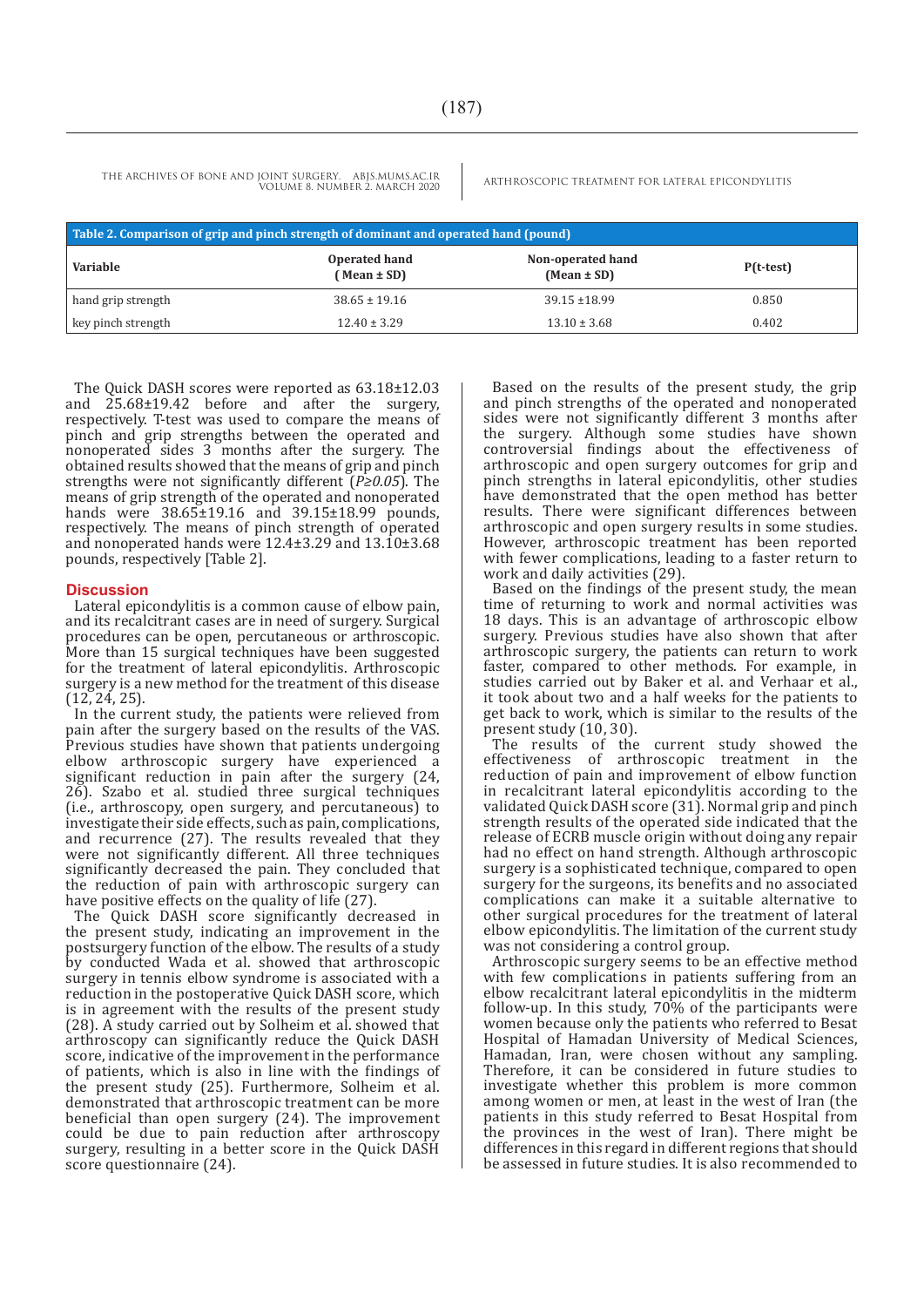THE ARCHIVES OF BONE AND JOINT SURGERY. ABJS.MUMS.AC.IR ARTHROSCOPIC TREATMENT FOR LATERAL EPICONDYLITIS VOLUME 8. NUMBER 2. MARCH 2020

carry out a similar study with a control group. *Conflicts of Interest:* The authors declare that there is

no conflict of interest. *Funding:* The present study was not financially

supported by any institutions.

#### **Acknowledgements**

The authors would like to thank Muhammed Hussein Mousavinasab for editing this text.

Hossein Saremi MD1

Mohammad A. Seydan MD<sup>2</sup>

Mohammad A. Seifrabiei PhD3

1 Orthopedic Surgery Department, Faculty of Medicine, Hamadan University of Medical Sciences, Hamadan, Iran 2 Student Research Committee, Hamadan University of Medical Sciences, Hamadan, Iran

3 Social Medicine Department, Faculty of Medicine, Hamadan University of Medical Sciences, Hamadan, Iran

**References**

- 1. Runge F. Zur genese und behandlung des schreibekrampfes. Berl Klin Wochenschr. 1873; 10(1):245-8.
- 2. Tisano BK, Estes AR. Overuse injuries of the pediatric and adolescent throwing athlete. Med Sci Sports Exerc. 2016; 48(10):1898-905.
- 3. Fox GM, Jebson PJ, Orwin JF. Overuse injuries of the elbow. Phys Sportsmed. 1995; 23(8):58-66.
- 4. Pluim BM, Staal Jb, Windler Ge, Jayanthi N. Tennis injuries: occurrence, aetiology, and prevention. Br J Sports Med. 2006; 40(5):415-23.
- 5. Vicenzino B, Wright A. Lateral epicondylalgia I: epidemiology, pathophysiology, aetiology and natural history. Phys Ther Rev. 1996; 1(1):23-34.
- 6. Silverstein B, Welp E, Nelson N, Kalat J. Claims incidence of work-related disorders of the upper extremities: Washington state, 1987 through 1995. Am J Public Health. 1998; 88(12):1827-33.
- 7. Feuerstein M, Miller VL, Burrell LM, Berger R. Occupational upper extremity disorders in the federal workforce: prevalence, health care expenditures, and patterns of work disability. J Occup Environ Med. 1998; 40(6):546-55.
- 8. Winston J, Wolf JM. Tennis elbow: definition, causes, epidemiology. Tennis elbow. New York: Springer; 2015. P. 1-6.
- 9. Jansen CW, Olson SL, Hasson SM. The effect of use of a wrist orthosis during functional activities on surface electromyography of the wrist extensors in normal subjects. J Hand Ther. 1997; 10(4):283-9.
- 10.Maffulli N, Wong J, Almekinders LC. Types and epidemiology of tendinopathy. Clin Sports Med. 2003; 22(4):675-92.
- 11.Bisset L, Paungmali A, Vicenzino B, Beller E. A systematic review and meta-analysis of clinical trials on physical interventions for lateral epicondylalgia. Br J Sports Med. 2005; 39(7):411-22.
- 12.Smidt N, Assendelft W, Arola H, Malmivaara A, Green S, Buchbinder R, et al. Effectiveness of physiotherapy for lateral epicondylitis: a systematic review. Ann Med. 2003; 35(1):51-62.
- 13.Saremi H, Chamani V, Vahab-Kashani R. A newly designed tennis elbow orthosis with a traditional tennis elbow strap in patients with lateral epicondylitis. Trauma Mon. 2016; 21(3):e35993.
- 14.Labelle H, Guibert R, Joncas J, Newman N, Fallaha

M, Rivard C. Lack of scientific evidence for the treatment of lateral epicondylitis of the elbow. An attempted meta-analysis. J Bone Joint Surg Br. 1992; 74(5):646-51.

- 15.Yan H, Cui GQ, Liu YL, Xiao J, Yang YP, Ao YF. A randomized comparison of open and arthroscopic debridement for refractory lateral epicondylitis. Zhonghua Wai Ke Za Zhi. 2009; 47(12):888-91.
- 16.Matache BA, Berdusco R, Momoli F, Lapner PL, Pollock JW. A randomized, double-blind shamcontrolled trial on the efficacy of arthroscopic tennis elbow release for the management of chronic lateral epicondylitis. BMC Musculoskelet Disord. 2016; 17(1):239.
- 17.Kraushaar BS, Nirschl RP. Current concepts review-tendinosis of the elbow (Tennis Elbow). Clinical features and findings of histological, immunohistochemical, and electron microscopy studies. J Bone Joint Surg. 1999; 81(2):259-78.
- 18.Hawker GA, Mian S, Kendzerska T, French M. Measures of adult pain: visual analog scale for pain (VAS pain), numeric rating scale for pain (NRS pain), mcgill pain questionnaire (MPQ), short-form mcgill pain questionnaire (SF-MPQ), chronic pain grade scale (CPGS), short form-36 bodily pain scale (SF-36 BPS), and measure of intermittent and constant osteoarthritis pain (ICOAP). Arthritis Care Res. 2011; 63(Suppl 11):S240-52.
- 19.Beaton DE, Wright JG, Katz JN; Upper Extremity Collaborative Group. Development of the QuickDASH: comparison of three item-reduction approaches. J Bone Joint Surg Am. 2005; 87(5):1038-46.
- 20.Longo UG, Franceschi F, Loppini M, Maffulli N, Denaro V. Rating systems for evaluation of the elbow. Br Med Bull. 2008; 87(1):131-61.
- 21.Iordens GI, Den Hartog D, Tuinebreijer WE, Eygendaal D, Schep NW, Verhofstad MH, et al. Minimal important change and other measurement properties of the Oxford Elbow Score and the Quick Disabilities of the Arm, Shoulder, and Hand in patients with a simple elbow dislocation; validation study alongside the multicenter FuncSiE trial. PloS One. 2017; 12(9):e0182557.
- 22.Szekeres M, MacDermid JC, King GJ, Grewal R. The relationship between the Patient-rated Ulnar Nerve